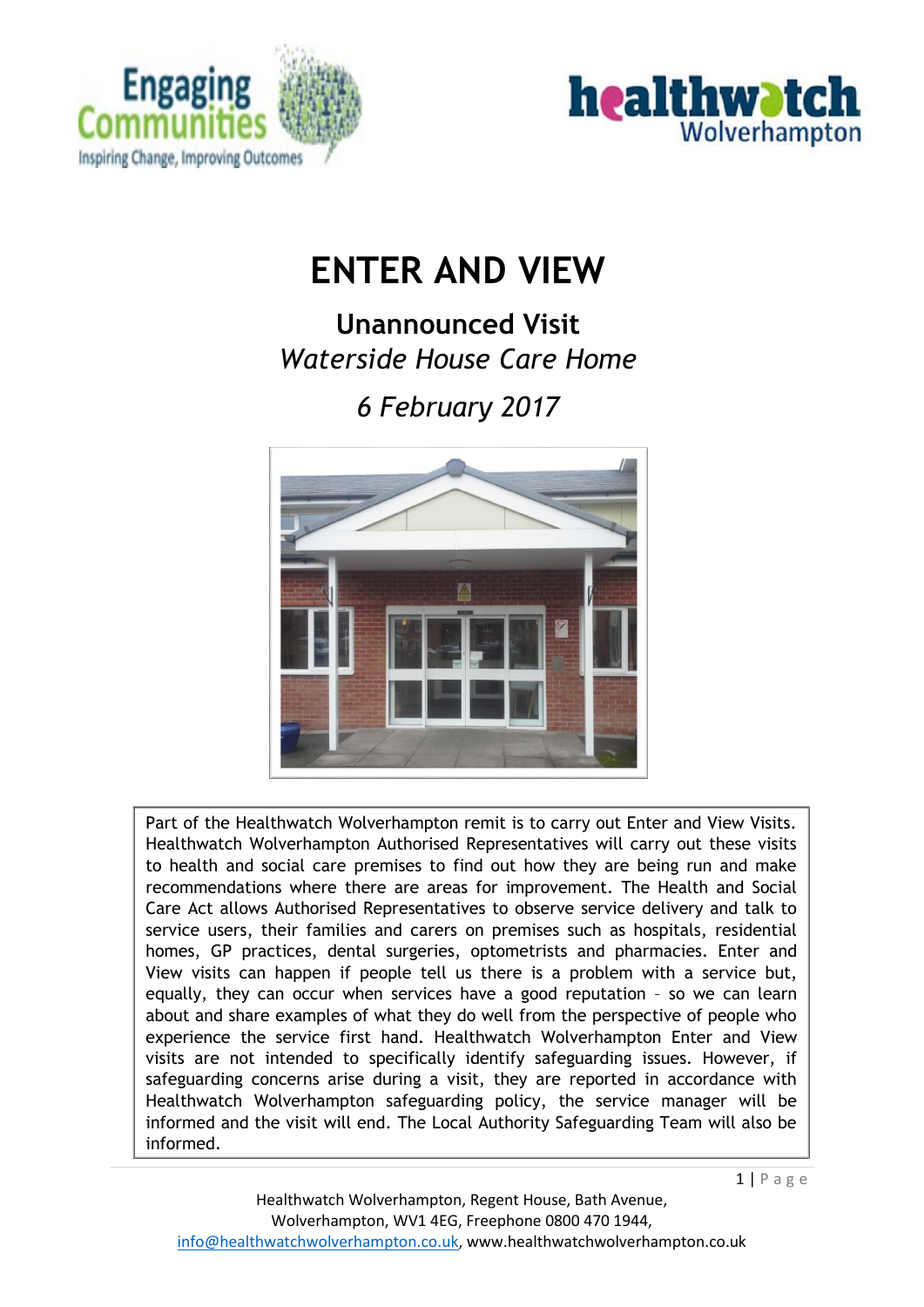#### *Provider Details*

| Name:<br>Address:                              | Waterside House<br>41 Moathouse Lane West<br>Wolverhampton<br><b>WV11 3HA</b> |  |
|------------------------------------------------|-------------------------------------------------------------------------------|--|
| <b>Manager:</b><br>Deputy Manager: Daniel Cash | Sally Ann Matts                                                               |  |
| Date of Visit:                                 | 6 February 2017                                                               |  |

| <b>NAME</b>     | <b>ROLE</b>                      |  |  |
|-----------------|----------------------------------|--|--|
| Donald McIntosh | Authorised Representative (Lead) |  |  |
| Sheila Gill     | Authorised Representative        |  |  |
| Danny Cope      | Authorised Representative        |  |  |

## *Purpose of Visit:*

Healthwatch Wolverhampton receives feedback on a range of services and treatments received around care homes. This visit was unannounced and was responding to recently received concerns received by Healthwatch in respect of services at the above care home. The concerns raised are centred around care plans, support to patients during meal times and general communication and treatment of patients.

#### *Acknowledgements:*

Healthwatch Wolverhampton would like to thank the Home Manager, Deputy Manager and the residents, relatives and staff for their co-operation during the visit.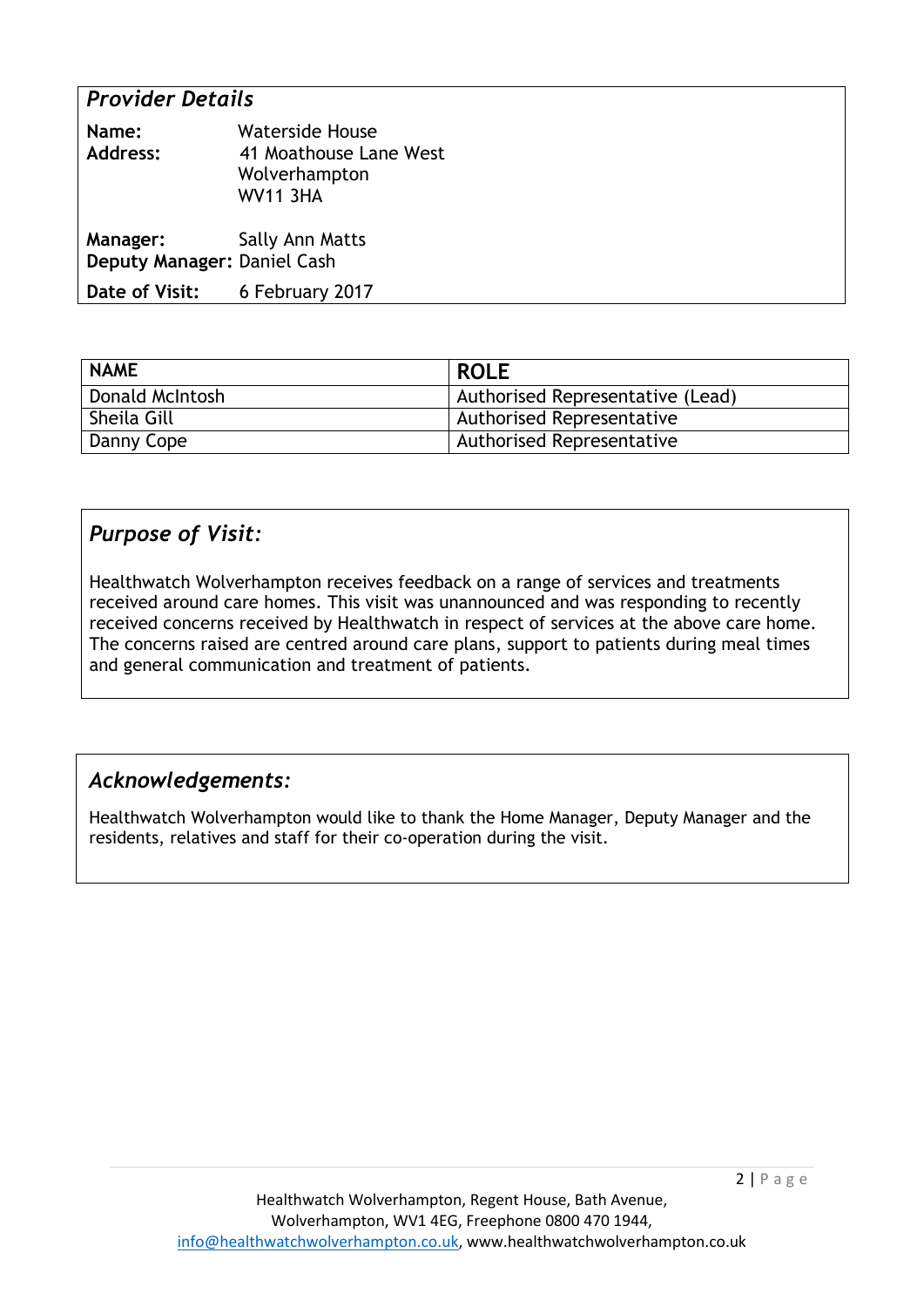## *1.0 Physical Environment*

## **External**

- 1.1 The team arrived on site at 11.00am.
- 1.2 The home is situated in north east of Wolverhampton and approximately 2 miles from the city centre.
- 1.3 The home shares the site with Bridge Court, a sheltered housing scheme.
- 1.4 Upon entering there was signage to say which was the care home or the sheltered housing scheme.
- 1.5 The site where the home is situated was well maintained, with ample car parking.
- 1.6 Entrance was through automatic doors leading to the lobby area with cameras being visible on the outside and a notice stating 24-hour CCTV in use.
- 1.7 Within the lobby area there were a couple of chairs, a table with a signing in book, anti-bacterial gel, a notice board and a small table with a compliment folder.
- 1.8 The table had a number of leaflets including how to make a complaint.
- 1.9 It was noticed that within the compliment folder individual addresses were visible, this raised concerns around confidentiality.
- 1.10 Entrance to the home itself was by pressing 100 on an intercom, which was done three times before access was gained.

#### **Internal**

- 1.11 Once inside the home we were greeted by the Deputy Manager who was very welcoming and agreed to give us an initial tour of the home.
- 1.12 The Lead Authorised Representative for the Enter and View visit introduced the team, explained the purpose of the visit and handed the provider the letter setting this out.
- 1.13 Following this, the tour began and we received a description of the various aspects of the home.
- 1.14 Waterside House is registered to provide accommodation for up to 60 people who require personal care and support. The home is divided into four units- each accommodating up to 15 people. On the day of the visit there was 56 people living at the home, one of which was for respite care.
- 1.15 Following the tour, the team were allowed to move around the home unescorted and divided into two with the lead covering the ground floor and the other members viewing the first floor.
- 1.16 Both floors had similar layouts with communal areas for eating, making drinks and holding social activities.
- 1.17 The home is decorated in a very neutral calming colour scheme.
- 1.18 All doors leading out of each unit were controlled with keypads.
- 1.19 On each floor there were a number of internal doors with keypads- these had no signs on them but upon inspection and discussion with staff we were informed that they were laundry rooms along with storage. There was also a medication unit in one of the rooms on the ground floor.
- 1.20 The laundry room stored some of the residents clothing which did not have names on which has led to complaints being made by some residents.
- 1.21 It was observed that upon entry to the home on the ground floor there was a large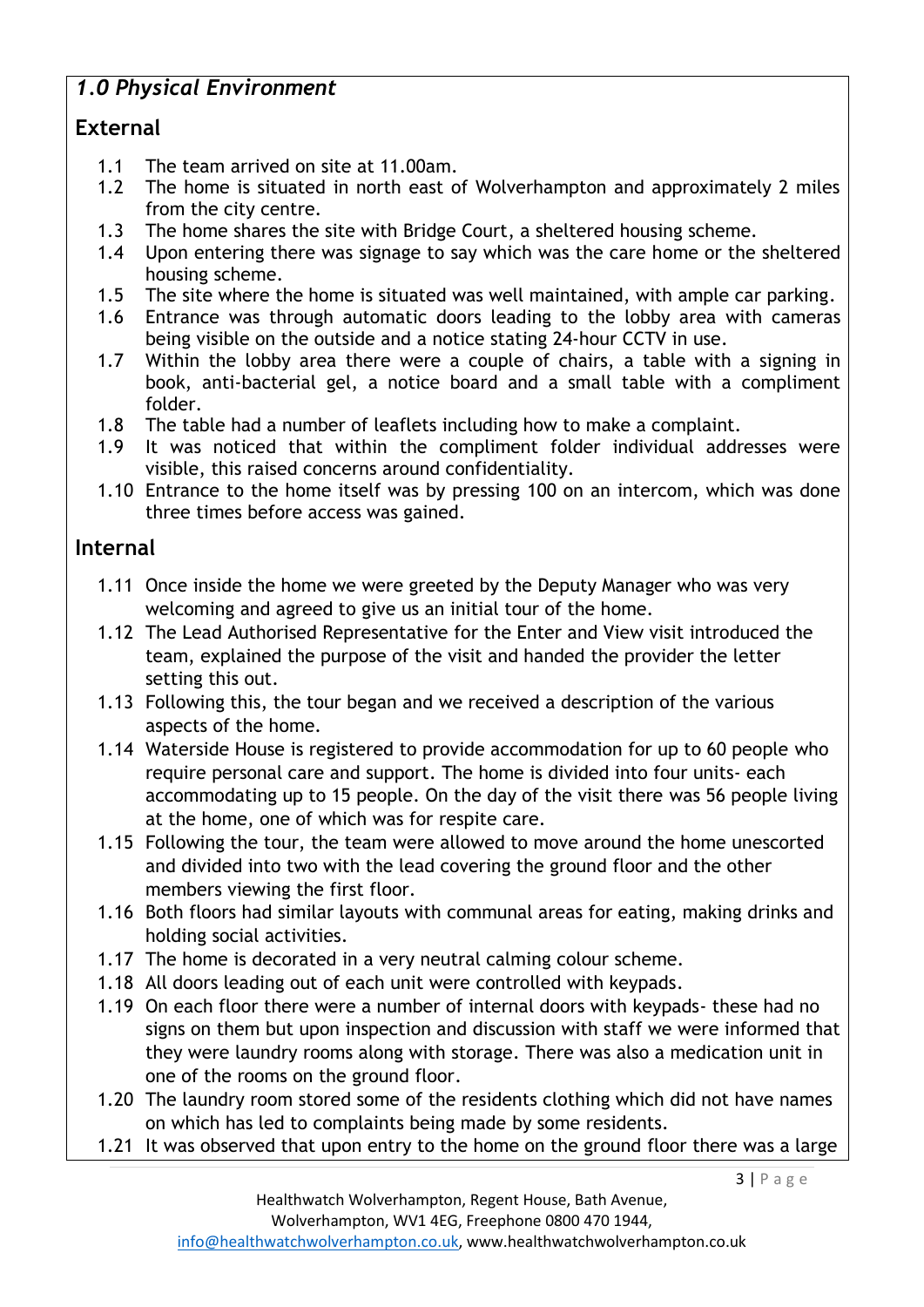communal area with music playing in the background. It was noticed by all Authorised Representatives that there was an unpleasant smell upon arrival which by the end of the visit was not as pronounced.

- 1.22 On each floor the bathrooms were tidy and clean.
- 1.23 There were activity boards located on the various units.
- 1.24 Each unit is expected to have 3 members of staff and this was observed on at least 2 of the units who were interacting with residents.
- 1.25 On a number of the doors of the rooms, there were photos identifying the resident who occupied the room.
- 1.26 It was noticed that there were a number of doors that were open that did not have residents in. On the ground floor, some rooms that were open had personal belongings that were visible, including a handbag.
- 1.27 Each unit had dining / social communal areas and all were clean and tidy.

| <b>Total</b> | 86                       | <b>Morning</b><br><b>Shift</b> | Afternoon<br>Shift | <b>Evening</b><br><b>Shift</b> | Night | <b>Comment</b>                 |
|--------------|--------------------------|--------------------------------|--------------------|--------------------------------|-------|--------------------------------|
|              | Carers                   | $12*$                          | $12*$              | $12*$                          | 5     |                                |
|              | <b>Domestic</b>          | $\overline{2}$                 |                    |                                |       |                                |
|              | Activity<br>Co-ordinator | $\overline{2}$                 |                    |                                |       | Split into<br>20 hour<br>shift |
|              | Maintenance              |                                |                    |                                |       | 40 hours<br>each<br>week       |
|              | Administration           |                                |                    |                                |       |                                |
|              | <b>Management</b>        | $\overline{2}$                 |                    |                                |       |                                |
|              | Catering                 | 9                              |                    |                                |       |                                |

# *\*Includes 2 seniors which means 14 on each shift*

## *3.0 Agency Usage*

3.1 The home predominately use one Agency to provide cover and currently have two agency staff on the night shift.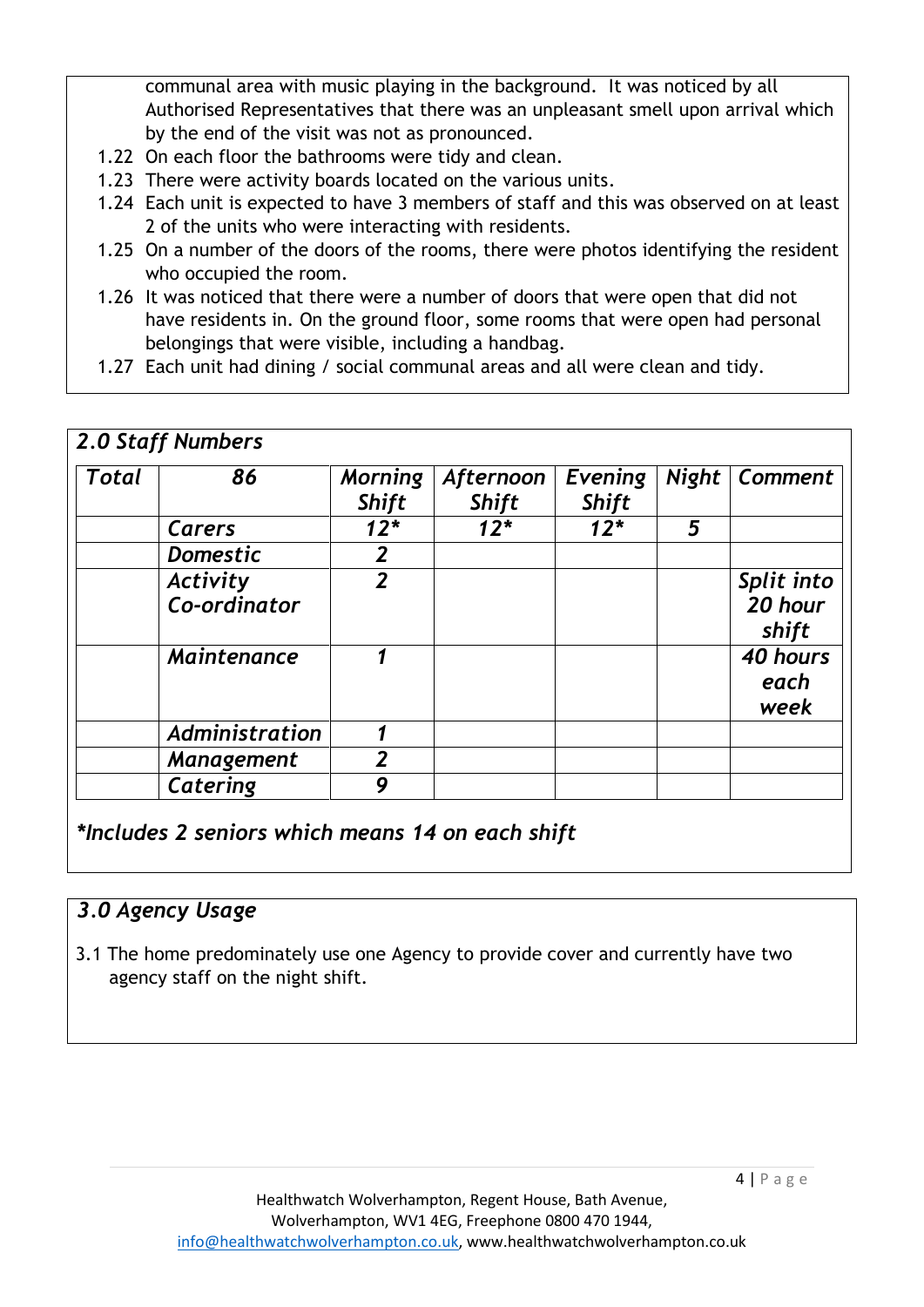## *4.0 Patient Experiences and Observations:*

- 4.1 The majority of residents have different levels of dementia with capacity issues and therefore very few were able to engage with the team throughout the home during the visit.
- 4.2 However the team was able to speak to a few residents in the dining / social area who made the following comments;
- 4.3 'I like it here.'
- 4.4 'It's like a family, the staff are good' 'I go to the staff if I need anything.'
- 4.5 'I go out sometimes with staff, shopping and one night we even went to a pub.'
- 4.6 'I've been to the dentist and have been seen by the GP used by the home.'
- 4.7 'I like the staff. They really listen to me.' Since being here for the six months he has had nothing to complain about, he has made friends. It was his decision to move to the home.
- 4.8 One resident mentioned that he doesn't get a good night's sleep because 'one of the resident cries/wails in the night and keeps everyone awake. Even though her room is at the other end of the corridor I can still hear her.'
- 4.9 The team also observed a resident calling for help from her bed and a member of staff came over in about three minutes after the first call. This staff member frequently entered this resident's room during the visit.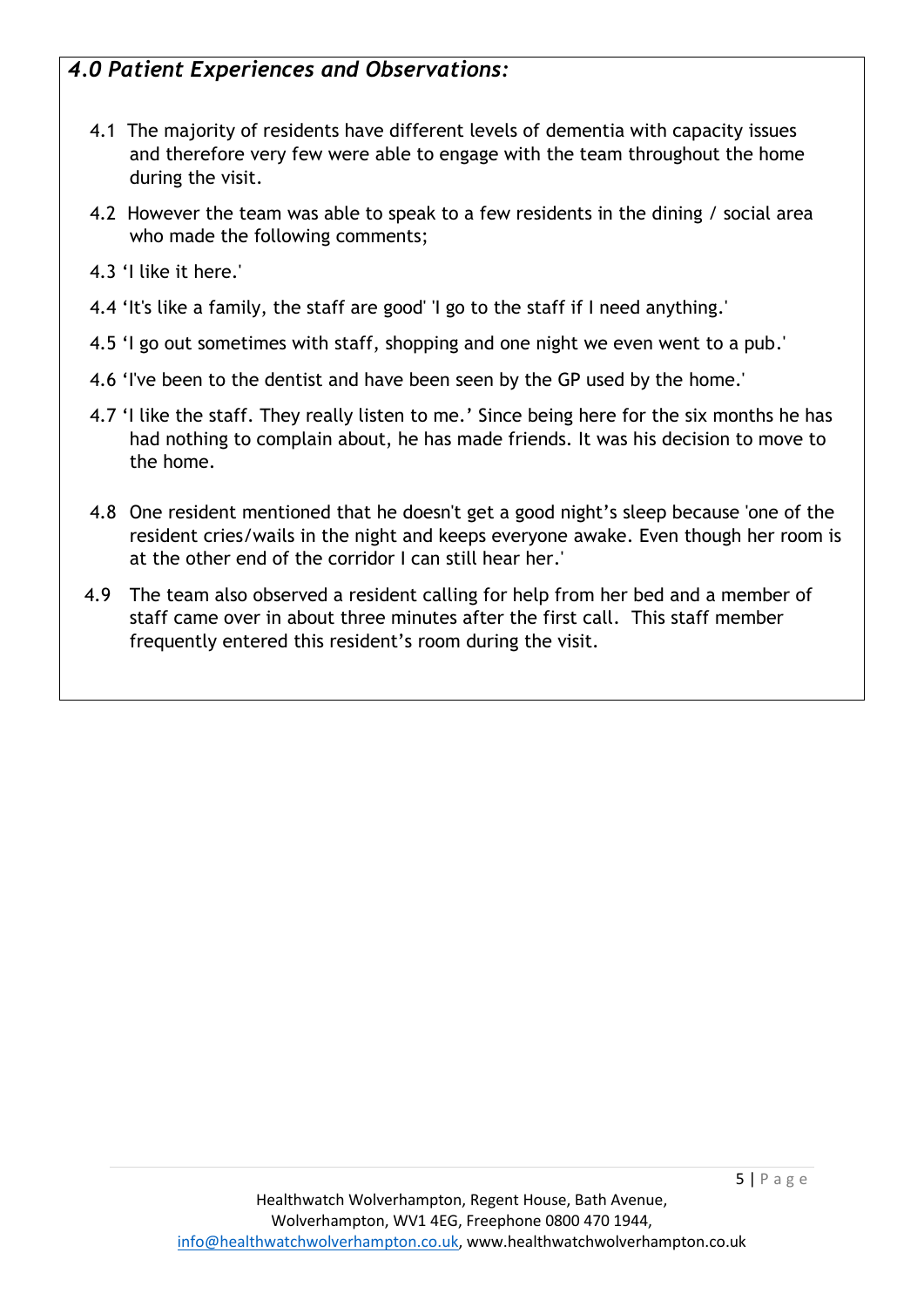## *5.0 Family and Carer Experiences and Observations*

The team was able to speak to some family members who made the following comments:

- 5.1 A family member said 'We are always made to feel welcome. We don't visit at meal times because they are protected but if we are here then we can go to mums room and she can have her meal there.'
- 5.2 'We can always ask for updates and we have a good relationship with the care assistant staff.'
- 5.3 When a family member was asked about their relative who was a resident whether their family member had a social worker, they mentioned that the social worker had changed; a care assistant checked the residents file and said, 'another name had been added but a line had been put through it so was unsure of who the social worker was.'
- 5.4 A family member said about their relative resident that 'they had been here for a couple of years and she seems settled and brighter in herself; she takes part in activities, loves music and joins in.'
- 5.5 A family member was not happy about New Cross Hospital as her husband had been in hospital last week and he had bed (pressure) sores due to lack of turning. An official complaint has been made to the Trust. 'He was getting better in here, even having physio but then had to go to hospital and now is back to square one.'
- 5.6 'The home staff are tremendous, they are ordering a special gel cushion chair for my husband.' 'District nurses come in 3 times a week and staff turn him regularly even during the night.'
- 5.7 A relative said about her husband 'He has his food mashed as he was struggling to swallow.'
- 5.8 One family member said, 'members of staff have been rude to my mum since she came six months ago.' The family member said that she can see which staff aren't doing what they are meant to and she worries about the residents' personal hygiene. She noticed many residents' toenails had grown really long and she had to complain about this. When this issue was reported to the staff the staff responded 'rudely.' At times, the family has noticed their relative's bedding has been left on the floor. The family members have had to come in and bathe their relative in the past, as they felt her hygiene wasn't being maintained by the staff. This resident would often be sitting in the same clothes for days. When the family members reported this the staff did not react well to it.'

 This family member has heard that residents 'pick-up' other residents' things. This has led to issues like resident's shoes going missing and staff being unconcerned by this.

- 5.9 A resident felt that the standards in the home are improving. Nevertheless, there have been occasions there the staff have been observed "bickering" which was not felt to be professional.
- 5.10 One family member witnessed a resident fall and crack his head in the home six months ago and the staff on duty at the time didn't know where the first aid box was to treat him.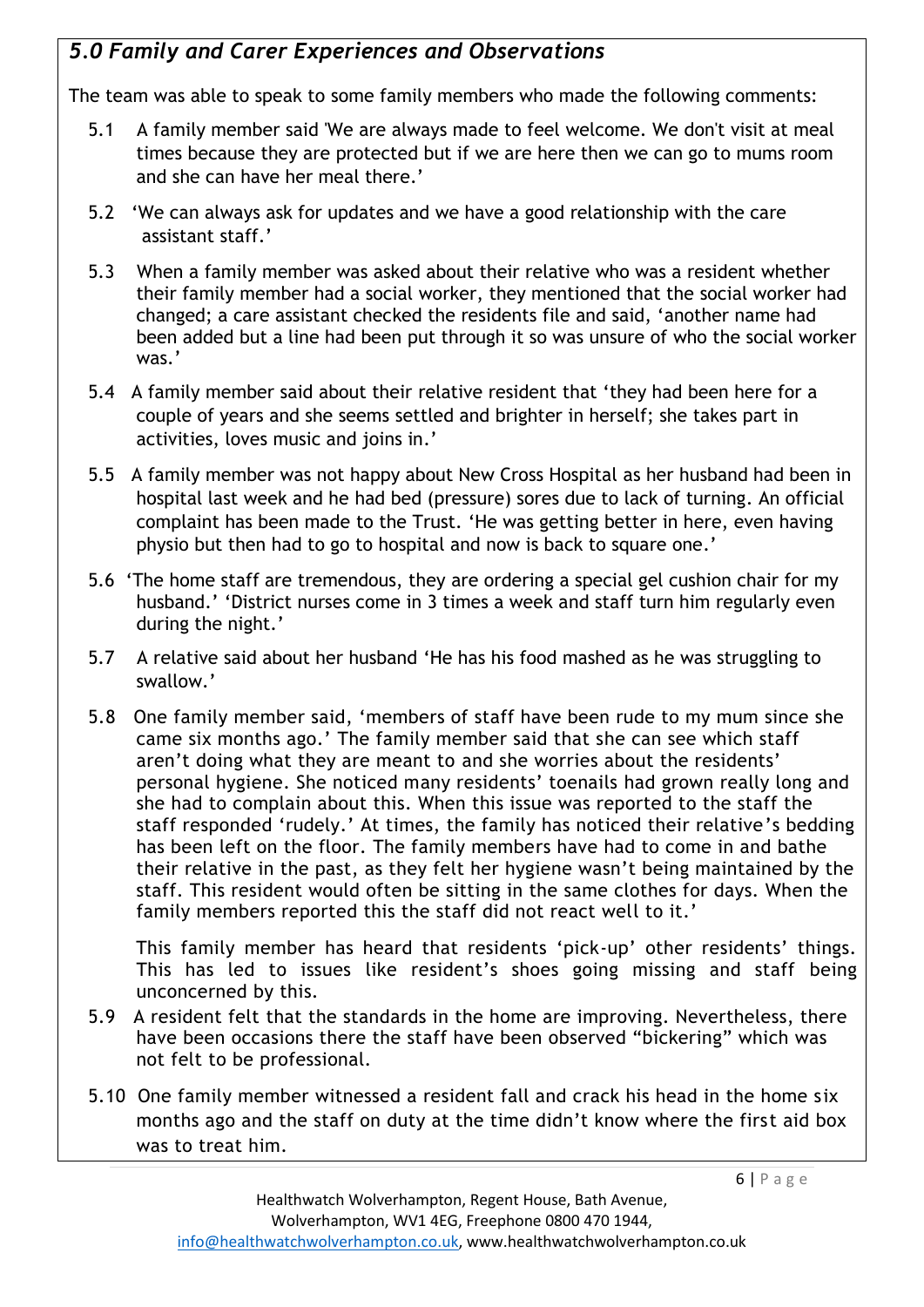## *6.0 Catering Services*

- 6.1 The kitchen is located on the ground floor. Upon entry the team member was asked to put on a white coat. It appeared that the kitchen is being well run.
- 6.2 The menus are updated 3 times a year January, May and September.
- 6.3 The menus are devised by looking at menu history and requests from residents.
- 6.4 There are normally 2 choices at meal times along with any additional requests such as sandwiches and salads.
- 6.5 Special diet charts exist for each unit along with a nutritional profile folder.
- 6.6 The kitchen is staffed by 5 members of staff each day doing between 4.5 and 6 hour shifts.
- 6.7 Kitchen staff will also assist in serving during meal times.
- 6.8 There was a profile for each individual resident compiled using care and support plans from carers. The profile also includes any allergies residents may have.
- 6.9 Staff undertake annual training.
- 6.10 There was a Food Safety manual present.
- 6.11 The team was shown the food safety system record booking detailing policies, recordings of the fridge temperature, which is done three times a day as well as recordings of the temperature of the hot food trolley.
- 6.12 'I enjoy the meals, there is usually at least 2 things to choose every time, they have big portions and I'm never hungry!.'
- 6.13 'The staff are nice and the food is good, if I want something particular, I ask the staff and they make it for me.'

## *7.0 Staff Experiences and Observations:*

- 7.1 A number of staff we spoke to have worked at the home since it opened 10 years ago.
- 7.2 'Annual appraisals along with regular supervision takes place for all staff.'
- 7.3 'Dementia training was initially undertaken at Beckminister House (10 years ago), other in-house group training takes place e.g. Manual handling, safeguarding training undertaken annually and various e-learning undertaken on-line.'
- 7.4 Staff we spoke to felt able to go to 'Senior Supervisors' and managers for support or advice as required.
- 7.5 Care staff generally worked 12 hour shifts and work alternate weekends.
- 7.6 'Resident handover information is received from senior carers and a communication book is available in the office and is read if more information is required. Care plans are kept in locked cupboards in the dining area and reviewed each day.'
- 7.7 'When sick cover is required then the home contact other staff to ask them to cover; normally Bank staff are happy to cover' ' there is normally 3 staff ratio to 15 dementia residents in unit.'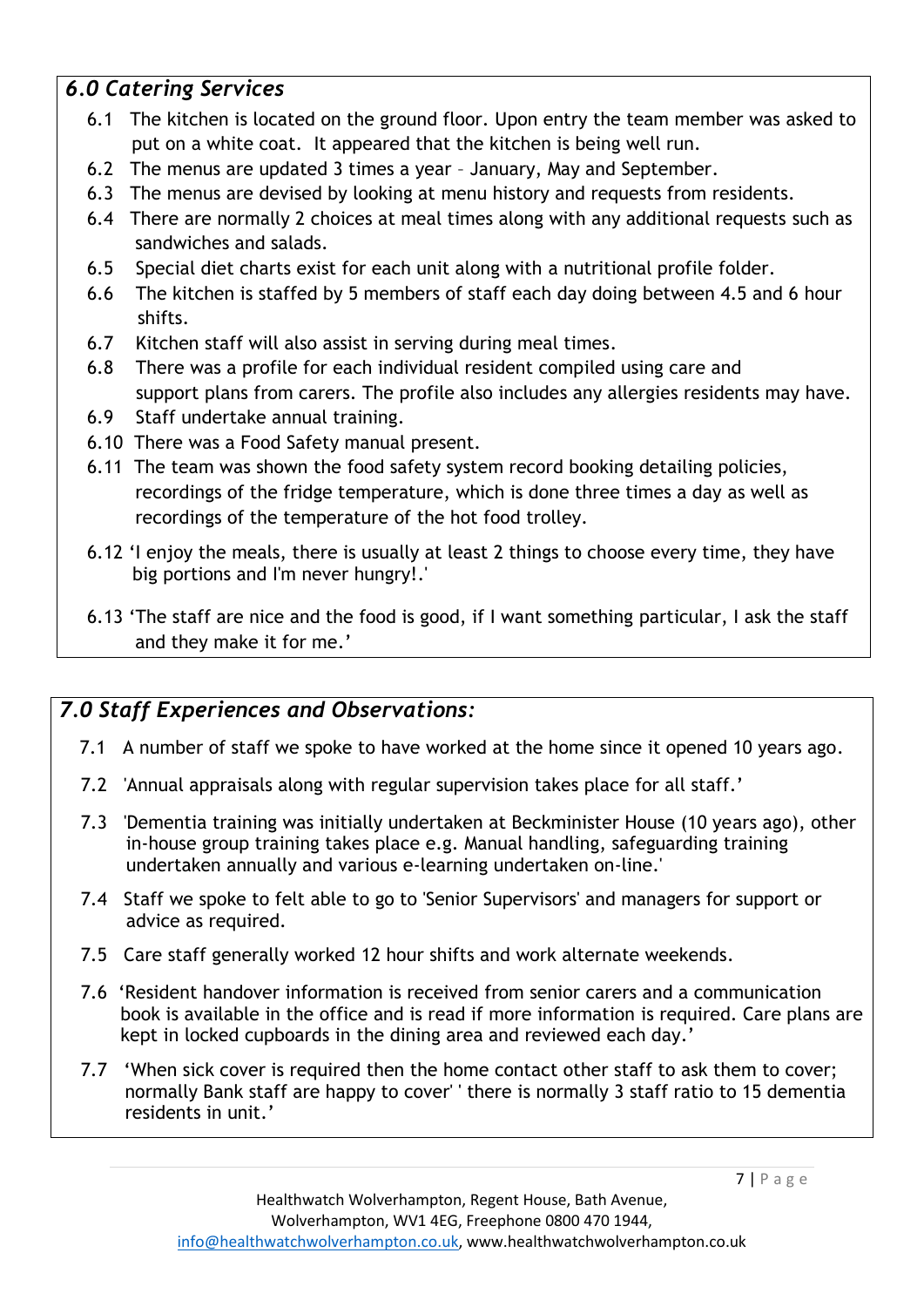#### 7.8 It was observed that all staff wore name badges.

#### **8***.0 Summary, Comments and Further Observations*

Overall, residents appeared happy and settled within the home and their chosen unit. Whilst there were a number of residents in their rooms, those who were in the communal areas were comfortable with staff interacting with them.

Due to their capacity, residents were not asked detailed questions about the home. In speaking with the management whilst the residents have varying dependency levels, they had resisted in designating units based upon these dependency levels.

The home regularly facilitates reviews in respect to care packages and will liaise with social workers around these reviews. They did acknowledge that at times there is difficulty in getting completed reviews signed off in a timely manner by social workers. They have a good relationship with the Memory Clinic and changes to medication are done immediately either through GPs or the clinic CPN.

Security around the building was effective and well controlled. Staff delivered care to the residents with compassion. There appeared to be a full programme of activities although none were observed during the visit.

It was clear that a number of the rooms were personal to the resident in occupation, however not all rooms had either a photograph or the name of resident adjacent to the door leading into the room.

Whilst there were some negative comments with respect to some resident's experience, particularly from relatives, the majority were positive expressing the helpfulness of staff. Staff appeared committed to their role as carers and the home had a significant number of longstanding staff members.

The kitchen was well run and made efforts to meet the needs of the resident with respect to their dietary requirements.

In discussion with the Manager and Deputy Manager it was noted that there was no suggestion box available to family members or visitors to the home.

#### *9.0 Follow - Up Action:*

The following information is to be requested from the service provider:

*None*